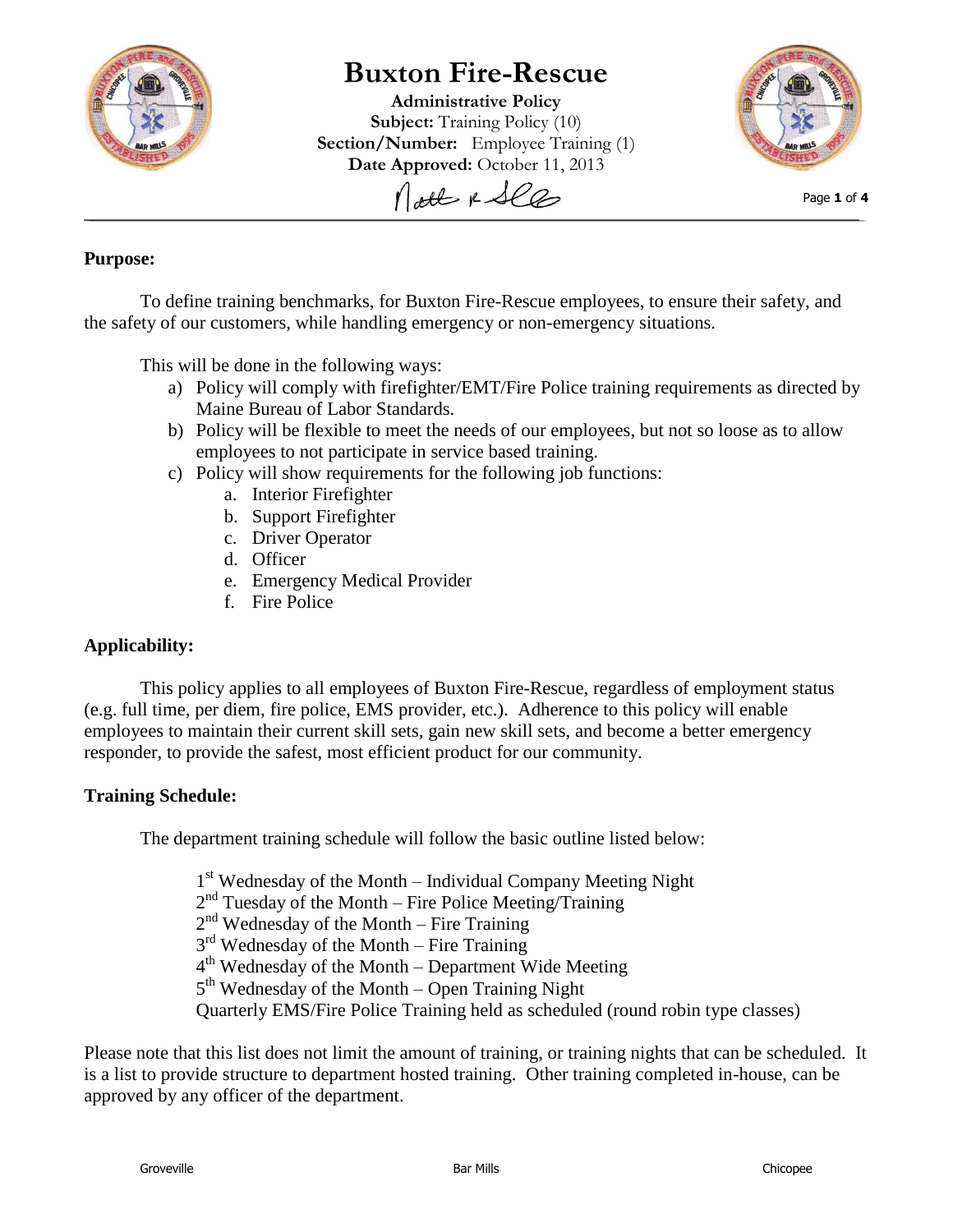#### **Outside Department Training Requests:**

Buxton Fire-Rescue often has requests from employees to attend outside trainings at local/regional fire attack schools, colleges, and departments. The process for employees to access these types of trainings is below:

- 1. Gather printed information about the class/training
- 2. Complete an outside department training form
- 3. Turn completed information into the Chief's Office
	- a. All training requests should be turned in no later than 2 weeks prior to the class start date.
- 4. Await approval/denial from the Training Deputy.

The Training Deputy will attempt to approve most outside training requests that are in line with the mission of the Department. However, there are a host of reasons why a request might be denied including but not limited to:

- Lack of funding from department budget
- Training does not meet the mission of the department
- The department will be offering the same class free of charge
- Training request is not turned in to meet deadlines
- Member is not in good standing with the department
- Member has not completed and/or failed the same class previously
- The Training Deputy and the Chief, reserve the right to deny class participation based on their judgment, on a case by case basis.

The Training Deputy may approve personnel attending a course in one of the following ways:

- Tuition Support: Funding the tuition amount for class/training (in this case the employee will not be paid an hourly rate to take the class, however will be covered by workers compensation).
- Salary Support: Pay the employee for in class time only (in this case the employee will be paid for all time spent in the class/training setting, and the student must pay the class tuition).
- Insurance Only: If the department budget cannot support funding the employee's salary or the cost of the class, the employee may still be approved by the department to take the class, and be covered under the department workers compensation insurance.

It has been the past practice of the department to fund courses for employees in order to complete certification training/classes such as Paramedic Courses and Firefighter 1&2 Courses. This funding is generally much more than funding a weekend fire attack school or weekend license refresher course. When the Training Deputy reviews and approves/denies a training request for courses, a contract will be established between the employee and the department, if the tuition cost of the course is \$500 or more, regardless of the type of course.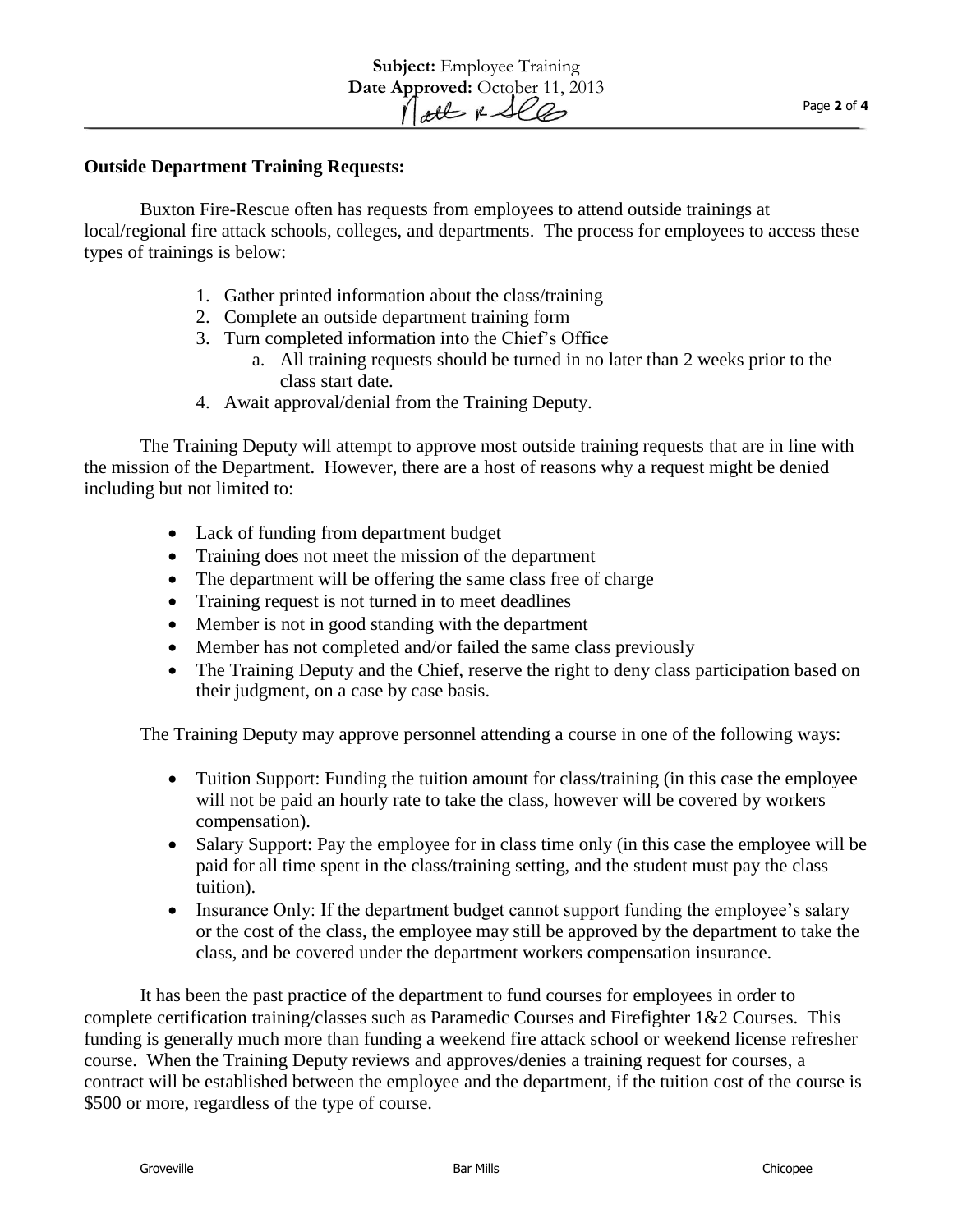## **Training Hour Requirements:**

It is the intent of the departments training policy to ensure employees are being trained based upon a standard, whether it is a Buxton Fire-Rescue standard, a regional training standard, or nationally recognized training standards (NFPA, MFSI, etc.) To ensure a member stays current with department procedures and practices, he/she must maintain the following training hours per calendar year:

| New Member with no<br>Experience:       | It will be the responsibility of the departments Training Division, Company Officer, and Assigned<br>Mentor, to complete training with new members of the department. Each new member of the<br>department will be provided with a field training packet to be completed during the initial part of<br>their employment with the department. |
|-----------------------------------------|----------------------------------------------------------------------------------------------------------------------------------------------------------------------------------------------------------------------------------------------------------------------------------------------------------------------------------------------|
| <b>Emergency Medical</b><br>Technician: | Emergency Medical Technician's (Paramedic, Advanced EMT, and Basic EMT's) will be<br>governed by Maine EMS Rule's regarding training. It is the responsibility of the Employee to<br>maintain his/her license per rule.                                                                                                                      |
| <b>Driver Operator:</b>                 | 6 hours of job task training including Annual Mandatory Trainings (e.g. SCBA, Fire<br>Extinguishers, Haz Mat Refresher, BBP, Respiratory protection)                                                                                                                                                                                         |
|                                         | Driver operator certification (initial) and re-certification annually on each apparatus that<br>employee is certified to operate                                                                                                                                                                                                             |
|                                         | 6 hours of this time must be done while attending in house training<br>12 Hours Required Annually (Driver Operator hours may be counted toward other categories)                                                                                                                                                                             |
|                                         | 12 hours of job task training including Annual Mandatory Trainings (e.g. SCBA, Fire                                                                                                                                                                                                                                                          |
| <b>Support Firefighter:</b>             | Extinguishers, Haz Mat Refresher, BBP, Respiratory protection)                                                                                                                                                                                                                                                                               |
|                                         | 6 hours of this time must be done while attending in house training                                                                                                                                                                                                                                                                          |
|                                         | <b>12 Hours Required Annually</b>                                                                                                                                                                                                                                                                                                            |
| <b>Interior Firefighter:</b>            | 24 hours of structural firefighter training including Annual Mandatory Trainings (SCBA, Fire                                                                                                                                                                                                                                                 |
|                                         | Extinguishers, Haz Mat Refresher, BBP, Respiratory protection)                                                                                                                                                                                                                                                                               |
|                                         | 12 hours of this time must be done while attending in house training                                                                                                                                                                                                                                                                         |
|                                         | <b>24 Hours Required Annually</b>                                                                                                                                                                                                                                                                                                            |
|                                         | 24 hours of structural firefighter training including Annual Mandatory Trainings (SCBA, Fire                                                                                                                                                                                                                                                 |
| Line Officer:                           | Extinguishers, Haz Mat Refresher, BBP, Respiratory protection)                                                                                                                                                                                                                                                                               |
|                                         | 12 hours of this time must be done while attending in house training                                                                                                                                                                                                                                                                         |
|                                         | Instruction of two (2) curriculum based training classes (either as lead, co, or support                                                                                                                                                                                                                                                     |
|                                         | instructor) (Instruction time counts towards training time)                                                                                                                                                                                                                                                                                  |
|                                         | 28 Hours Required Annually                                                                                                                                                                                                                                                                                                                   |
| <b>Chief Officer:</b>                   | 24 hours of structural firefighter training including Annual Mandatory Trainings (SCBA, Fire<br>Extinguishers, Haz Mat Refresher, BBP, Respiratory protection)                                                                                                                                                                               |
|                                         | 12 hours of this time must be done while attending in house training                                                                                                                                                                                                                                                                         |
|                                         | Instruction of four (4) curriculum based training classes (either as lead, co, or support                                                                                                                                                                                                                                                    |
|                                         | instructor) (Instruction time counts towards training time)                                                                                                                                                                                                                                                                                  |
|                                         | <b>32 Hours Required Annually</b>                                                                                                                                                                                                                                                                                                            |
| <b>Fire Police:</b>                     | 6 hours of job task training including Annual Mandatory Trainings (e.g. SCBA, Fire                                                                                                                                                                                                                                                           |
|                                         | Extinguishers, Haz Mat Refresher, BBP, Respiratory protection)                                                                                                                                                                                                                                                                               |
|                                         | 2 hours of practical roadway training                                                                                                                                                                                                                                                                                                        |
|                                         | 4 hours of this time must be done while attending in house training                                                                                                                                                                                                                                                                          |
|                                         | <b>8 Hours Required Annually</b>                                                                                                                                                                                                                                                                                                             |
| <b>Fire Police Officer:</b>             | 6 hours of job task training                                                                                                                                                                                                                                                                                                                 |
|                                         | 2 hours of practical roadway training                                                                                                                                                                                                                                                                                                        |
|                                         | 4 hours of this time must be done while attending in house training                                                                                                                                                                                                                                                                          |
|                                         | 2 hours of practical instruction (either as lead, co, or support instructor)                                                                                                                                                                                                                                                                 |
|                                         | <b>10 Hours Required Annually</b>                                                                                                                                                                                                                                                                                                            |

**\*Note:** Instruction hours also count towards an employee's training hours required annually. **\*\*Note:** Lead, Co, and Support counts towards a member's practical instruction time.